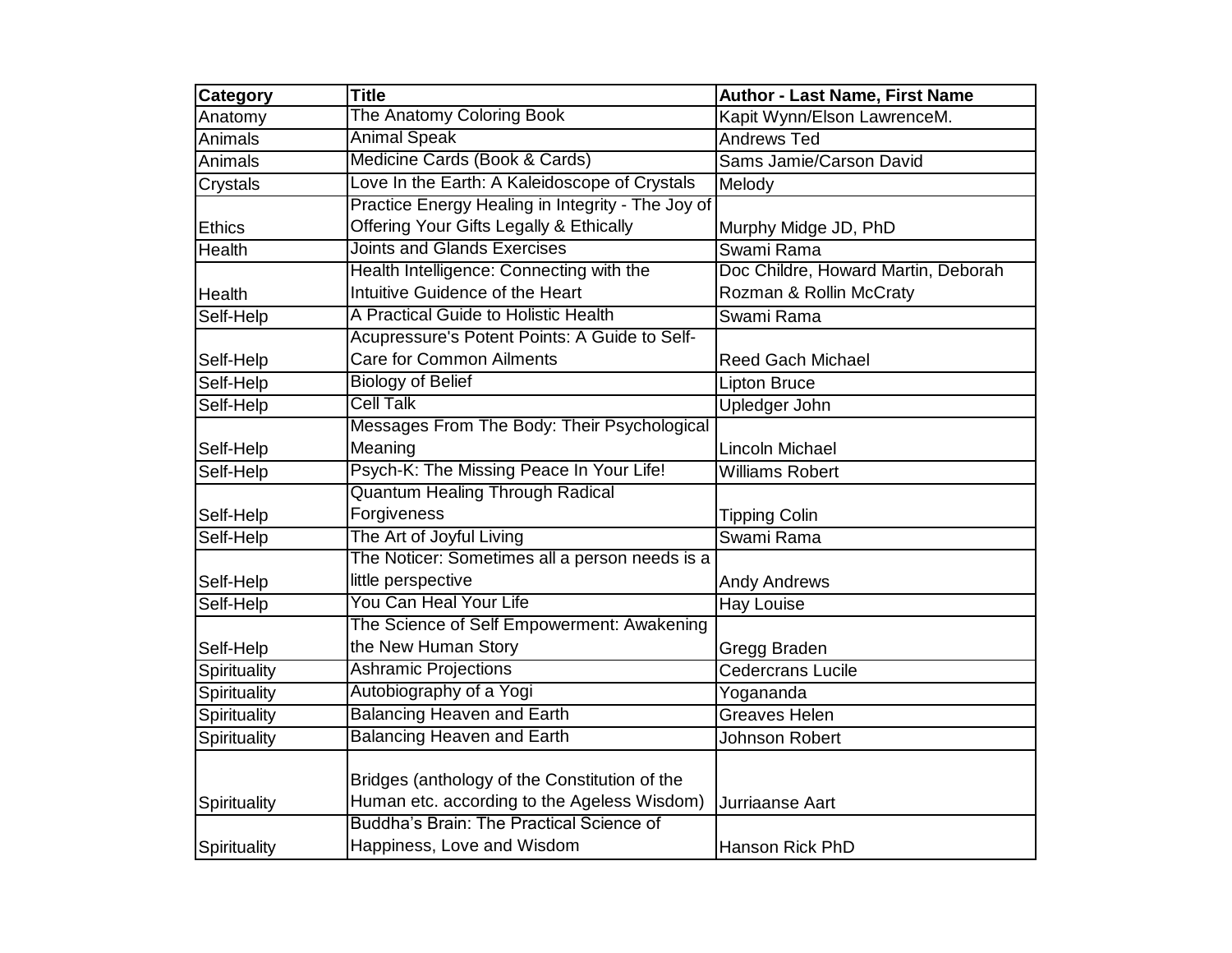| Category     | <b>Title</b>                                         | Author - Last Name, First Name  |
|--------------|------------------------------------------------------|---------------------------------|
| Spirituality | Clairvoyance                                         | Leadbeater C.W.                 |
| Spirituality | Cosmos in Man                                        | Saraydarian Torkom              |
| Spirituality | Dark Side of the Light Chasers                       | <b>Ford Debbie</b>              |
| Spirituality | Discipleship in the New Age, Vol 1,2                 | <b>Bailey Alice/DK</b>          |
| Spirituality | Dying to Be Me                                       | Moorjani Anita                  |
| Spirituality | <b>Energy Blessings from the Stars</b>               | Essene Virginia & Feurst Irving |
| Spirituality | <b>Esoteric Astrology</b>                            | <b>Bailey Alice/DK</b>          |
| Spirituality | <b>Esoteric Healing</b>                              | <b>Bailey Alice/DK</b>          |
| Spirituality | <b>Esoteric Healing</b>                              | Hopkin Alan                     |
| Spirituality | <b>Esoteric Meditation - Revelations of the Soul</b> | Florey Al                       |
| Spirituality | Esoteric Psychology, Vol 1,2                         | <b>Bailey Alice/DK</b>          |
| Spirituality | Frequency                                            | Pierce Penney                   |
| Spirituality | From Intellect to Intuition                          | <b>Bailey Alice/DK</b>          |
| Spirituality | <b>Frontiers of Health</b>                           | Page Dr. Christine              |
| Spirituality | <b>Growing Whole</b>                                 | <b>Brown Molly Young</b>        |
| Spirituality | <b>Healing</b>                                       | <b>Cedercrans Lucile</b>        |
| Spirituality | <b>Initiation Human and Solar</b>                    | <b>Bailey Alice/DK</b>          |
| Spirituality | Inner Life Vol 1,2                                   | Leadbeater C.W.                 |
| Spirituality | <b>Invisible Helpers</b>                             | Leadbeater C.W.                 |
|              | Invisible Heroes: Survivors of Trauma and How        |                                 |
| Spirituality | They Heal                                            | Naparstek Belleruth             |
| Spirituality | Leap of Perception                                   | Pierce Penney                   |
|              | Life and Teaching of the Masters of the Far          |                                 |
| Spirituality | East                                                 | Baird T. Spalding               |
| Spirituality | Life-Here and Hereafter                              | <b>Johnston Brenda</b>          |
| Spirituality | Love Without End - Jesus Speaks                      | Green Glenda                    |
| Spirituality | Mahatma   & II                                       | <b>Grattan Brian</b>            |
| Spirituality | New Age Healing                                      | <b>Johnston Brenda</b>          |
|              | Path of the Soul - How Jesus Attained Christ         |                                 |
| Spirituality | Consciousness                                        | Florey Al                       |
| Spirituality | <b>Perfect Brilliant Stillness</b>                   | <b>Carse David</b>              |
| Spirituality | Power and Use of Thought                             | Leadbeater C.W.                 |
| Spirituality | Ramtha                                               | Knight JZ                       |
| Spirituality | Saving the Planet                                    | <b>Guy Henry</b>                |